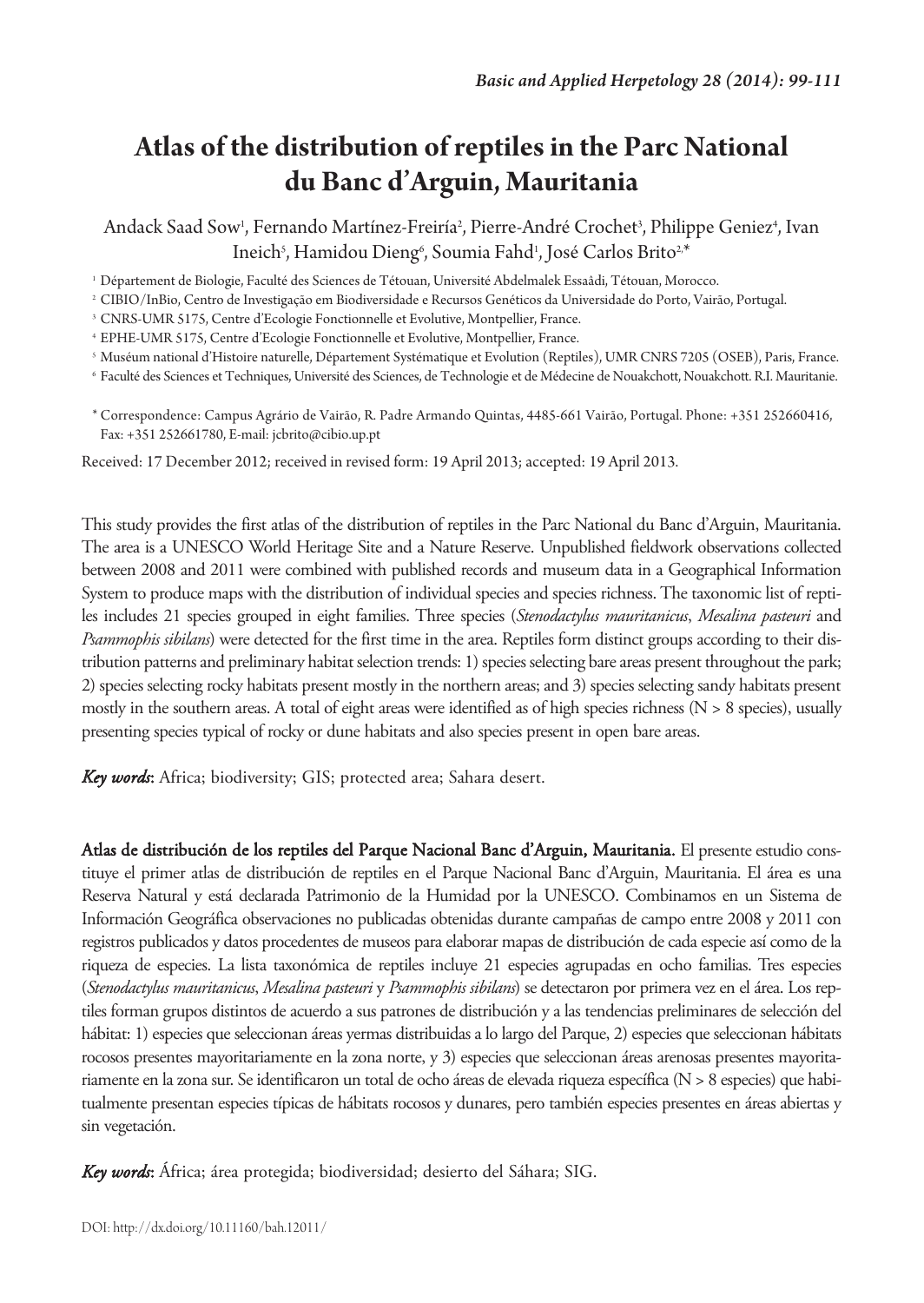Global biodiversity is being lost at an accelerated rate (BUTCHART *et al.*, 2010), as a consequence of human induced factors such as habitat loss and fragmentation, biological invasions and climate change (BROOKS *et al.*, 2002; GARCIA *et al.*, 2012). Knowledge on the distribution patterns of species and the identification of areas holding high richness are necessary steps for developing coherent conservation policies (MYERS *et al.*, 2000; HOBOHM, 2003; HOLE *et al.*, 2011). Biogeographic transition zones constitute attractive areas for long-term conservation of biodiversity. As they assemble communities of species at the border of their requirements, they allow conserving evolutionary processes (SPECTOR, 2002; CARVALHO *et al.*, 2011) and meeting goals of representativeness and complementarity in protected-areas systems (ARAÚJO, 2002; KATI *et al.*, 2004).

Mauritania is located along the transition zone between the Palearctic and Afro-Tropical biogeographical regions and combines species of Saharan-Sindian and Sahelian affinities (DEKEYSER & VILLIERS, 1956; LE BERRE, 1989). Within Mauritania, the coastal Parc National du Banc d'Arguin (PNBA) was declared as a UNESCO World Heritage Site and as a Nature Reserve to mainly protect natural resources, having exceptionally high importance as breeding, staging and wintering area for birds (MAHÉ, 1985). However, a varied community of reptiles should be present in the PNBA due to its character of transition zone and its proximity to the Ocean (MONOD, 1988).

Knowledge on reptile species of PNBA is limited but it has been progressively increasing. Until the late 1980s, eight species of reptiles were known (LE BERRE, 1989), and

that number was increased to 19 species with the inventories made during the project "Environment et littoral mauritanien" (INEICH, 1997). Posterior works have allowed detailing distributional patterns for particular species (PADIAL *et al.*, 2002; BRITO, 2003; CROCHET *et al.*, 2003). Specifically, morphological analyses of the *Acanthodactylus scutellatus* group defined preliminary ranges of individual species and identified specimens with intermediate morphological traits between *A. dumerili* and *A. senegalensis*, suggesting the occurrence of interspecific gene flow.

The major aims of this work are to provide an updated taxonomic list of the reptiles present in the PNBA, to map their distributions, and to identify areas of species richness.

## MATERIALS AND METHODS

## *Study area*

The PNBA covers an area of about 120 000 km2 (latitudes 19°21' to 21°51' N and longitudes 16°00' to 16°45' W) and is located along the coastal Atlantic region of Mauritania, West Africa (Fig. 1). The PNBA comprises both terrestrial (48% of its area) and marine portions (52%) and there are eight islands and islets, the largest of which is Tidra, with a maximum length and width of 30 km and 10 km, respectively. The continental part includes also the small Cap Blanc Satellite Reserve, especially dedicated to the protection of monk seal (*Monachus monachus*) colonies. The PNBA is located in the Sahara terrestrial ecosystem, at the southern limit of the Palearctic realm. The area is mostly flat (maximum altitude 61 m) and there are two main rock outcrops located in the northern (Kerekchet et Teintâne) and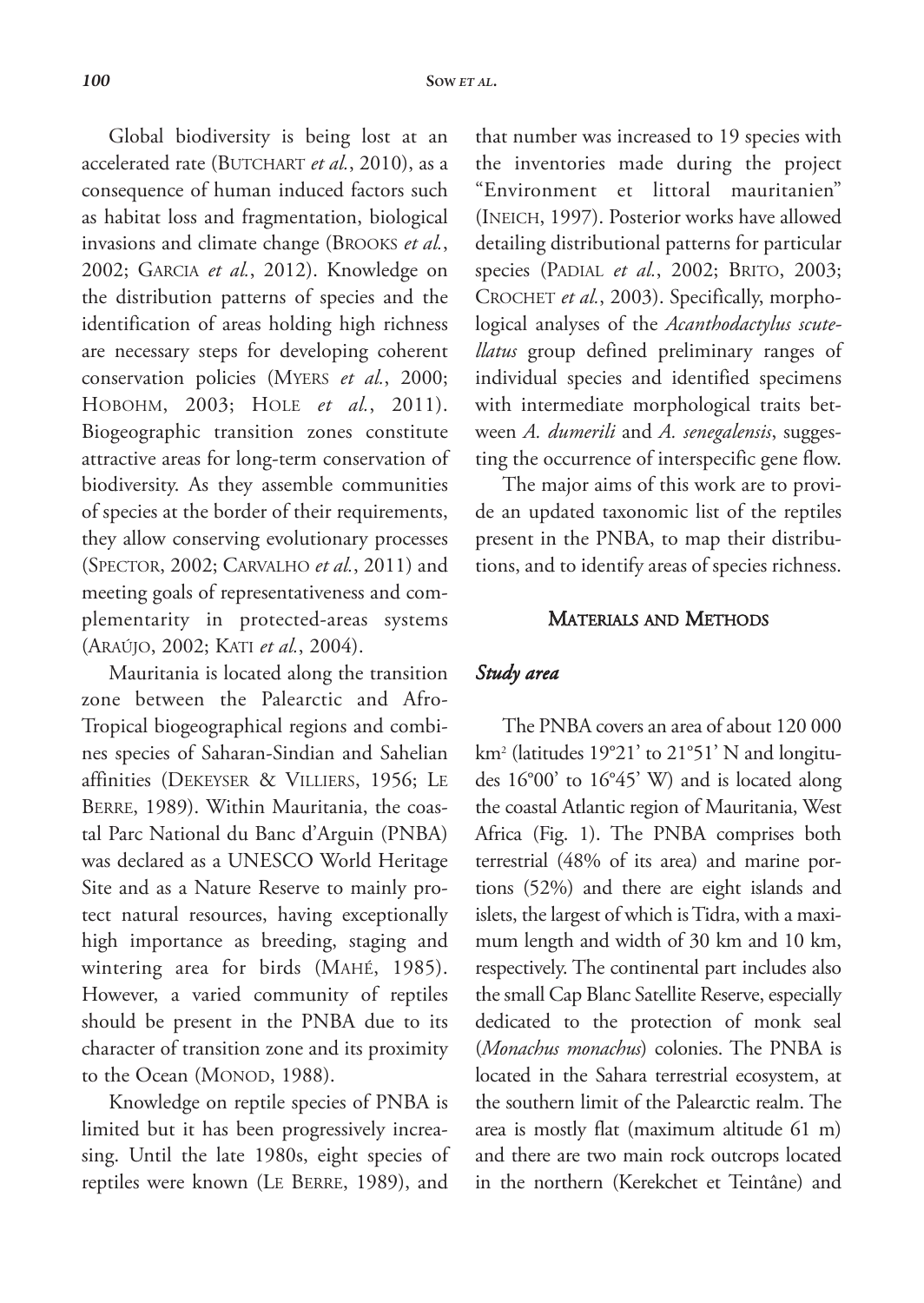central (Dlô Amotai) areas. The climate is arid and hot, with annual precipitation and annual average temperature ranging between 17 and 50 mm and 21.8 and 25.2ºC, respectively (HIJMANS *et al.*, 2005). The most representative land-cover categories are bare areas (40.1%), consolidated bare areas (hardpans, gravels, bare rock, stones, boulders; 37.9%) and non-consolidated bare areas (sandy desert; 21.5%) (BICHERON *et al.*, 2008). The northern region is mostly dominated by consolidated bare areas associated with the alluvial floodplain of oued Chibkha, which is mostly dry and covered with sparsely distributed *Acacia* trees that often follow the former river. The southern region is dominated by non-consolidated bare areas associated to the huge sand seas of erg Azefal and Agneitir. Relict mangrove stands are found in coastal areas around Mamghar and in islands that testify past humidity conditions in the region (GASSE, 2000).

## *Field work and data analysis*

Field work was performed during a total of 31 days between 2008 and 2011. A total of 3200 km were covered by vehicle within the PNBA and two visits were made to Tidra Island (Fig. 1). Visual encounter surveys were performed by four persons in 2008/2009 and seven persons in 2010/2011. Sampling sites were selected in order to cover the environmental variability of the PNBA as well as particular topographic features, such as the Cap

Figure 1: Limits of the Parc National du Banc d'Arguin, distribution of all reptile observations, tracks of sampling routes between 2008-2011, main land-cover types (BICHERON *et al*., 2008) and localities mentioned in text.

Blanc. Sampling sites were surveyed by foot for no longer than 1 hour (sampling effort ranging from 0.07 person/hour/day in 2008/2009 to 0.14 in 2010/2011) and night sampling was performed opportunistically around camping sites. Ad hoc observations (road-kills and live specimens) collected by the authors and National Park staff were also recorded. Captured specimens were photographed, a tissue sample was collected, and the geographic coordinates of the locality recorded with a Global Positioning System (GPS).

A georeferenced database of fieldwork observations was created and complemented with published data (MOCQUARD, 1895; PELLEGRIN, 1910; ANGEL, 1938; VILLIERS, 1954; VALVERDE, 1957; SALVADOR, 1982; LE BERRE, 1989; INEICH, 1997; PADIAL *et al.*,

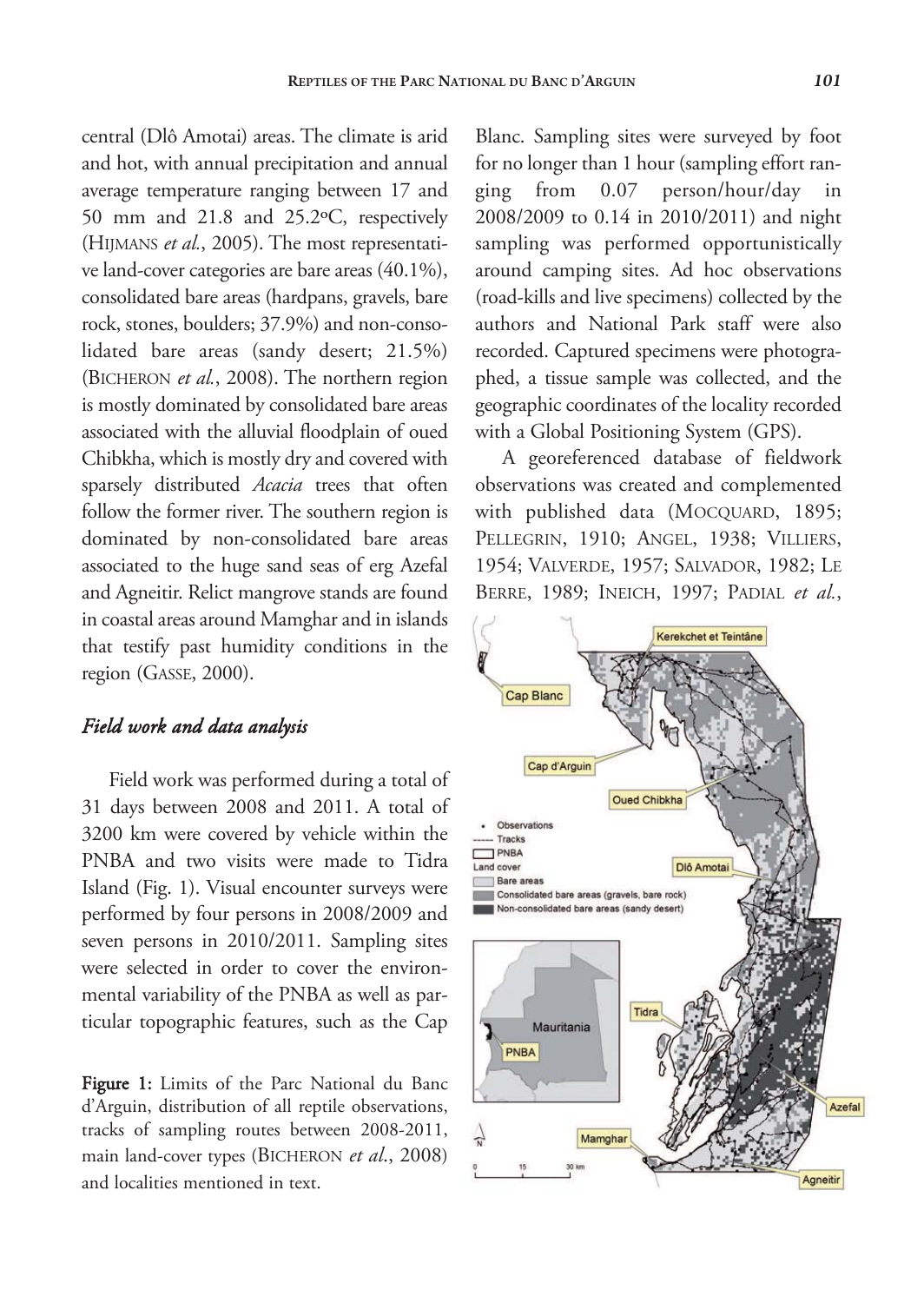2002; BRITO, 2003; CROCHET *et al.*, 2003; GENIEZ *et al.*, 2004; PLEGUEZUELOS *et al.*, 2004; PADIAL, 2006). Geographic coordinates of bibliographic references were collected from topographical maps of Mauritania (Institut Géographique National; 1:200,000). Specimens from PNBA available at the collection of the Muséum national d'Histoire naturelle de Paris (INEICH, 1997) were also included in the database.

The distribution of individual species and species richness were projected on the coordinate system WGS 1984 UTM Zone 28N, using the Geographical Information System ArcGIS 10.0 (ESRI, Redlands, California, USA). Species maps represent fieldwork and

published observations over 2 x 2 km UTM grid cells (1685 cells in total) while the species richness map represents number of species observed over 10 x 10 km UTM grid cells (92 cells in total). Observations of each species detected in more than 10 localities were intersected with land-cover categories (BICHERON *et al.*, 2008) to quantify preliminary patterns of habitat selection.

### **RESULTS**

The published and fieldwork data comprised 461 records (389 unpublished observations and 72 published observations) from 21 reptile species, grouped in eight families

Table 1: Taxonomic list of reptiles present in the Parc National du Banc d'Arguin. N: number of observations, UTM: number of 2 x 2 km UTM squares in which species was detected, % area: percentage of area occupied, Bare / CBA / NCBA: percentage of observations in bare, consolidated bare and non-consolidated bare areas, respectively.

| Family     | <b>Species</b>                                                             | N              |               | UTM % area Bare CBA NCBA |      |           |      |
|------------|----------------------------------------------------------------------------|----------------|---------------|--------------------------|------|-----------|------|
|            | Phyllodactylidae <i>Tarentola annularis</i> (Geoffroy Saint-Hilaire, 1809) | 96             | 95            | 5.6                      |      | 35.4 45.8 | 18.8 |
|            | Tarentola chazaliae (Mocquard, 1895)                                       | 4              | $\mathbf{1}$  | 0.1                      |      |           |      |
|            | Tarentola ephippiata O'Shaughnessy, 1875                                   | 34             | 33            | 2.0                      | 52.9 | 23.5      | 23.5 |
| Gekkonidae | Stenodactylus mauritanicus Guichenot, 1850                                 | 1              | 1             | 0.1                      |      |           |      |
|            | Stenodactylus petrii Anderson, 1896                                        | 2              | 2             | 0.1                      |      |           |      |
|            | Stenodactylus sthenodactylus (Lichtenstein, 1823)                          | $\overline{9}$ | $\mathcal{Q}$ | 0.5                      |      |           |      |
|            | Tropiocolotes tripolitanus Peters, 1880                                    | 10             | 9             | 0.5                      | 50.0 | 0.0       | 50.0 |
| Agamidae   | Trapelus boehmei Wagner, Melville & Schmitz, 2011                          | 12             | 12            | 0.7                      | 41.7 | 8.3       | 50.0 |
| Lacertidae | Acanthodactylus aureus Günther, 1903                                       | 13             | 11            | 0.7                      | 92.3 | 7.7       | 0.0  |
|            | Acanthodactylus boskianus (Daudin, 1802)                                   | 1              | $\mathbf{1}$  | 0.1                      |      |           |      |
|            | A. dumerili / senegalensis (Daudin, 1802) / Chabanaud, 1918                | 97             | 92            | 5.5                      | 56.7 | 35.1      | 8.2  |
|            | Acanthodactylus longipes Boulenger, 1921                                   | 75             | 70            | 4.2                      | 36.0 | 14.7      | 49.3 |
|            | Mesalina pasteuri (Bons, 1960)                                             | 9              | 9             | 0.5                      |      |           |      |
| Scincidae  | Chalcides sphenopsiformis (Duméril, 1856)                                  | 22             | 22            | 1.3                      | 27.3 | 18.2      | 54.5 |
|            | Scincus albifasciatus Boulenger, 1890                                      | 4              | 4             | 0.2                      |      |           |      |
| Varanidae  | <i>Varanus griseus</i> (Daudin, 1803)                                      | 21             | 21            | 1.2                      | 23.8 | 23.8      | 52.4 |
| Colubridae | Lytorhynchus diadema (Duméril, Bibron & Duméril, 1854)                     | 11             | 11            | 0.7                      | 36.4 | 9.1       | 54.5 |
|            | Psammophis schokari (Forsskål, 1775)                                       | 3              | 3             | 0.2                      |      |           |      |
|            | Psammophis sibilans (Linnaeus, 1758)                                       | 4              | 4             | 0.2                      |      |           |      |
| Viperidae  | Cerastes cerastes (Linnaeus, 1758)                                         | 10             | 10            | $0.6^{\circ}$            | 30.0 | 60.0      | 10.0 |
|            | Cerastes vipera (Linnaeus, 1758)                                           | 13             | 13            | 0.8                      | 30.8 | 7.7       | 61.5 |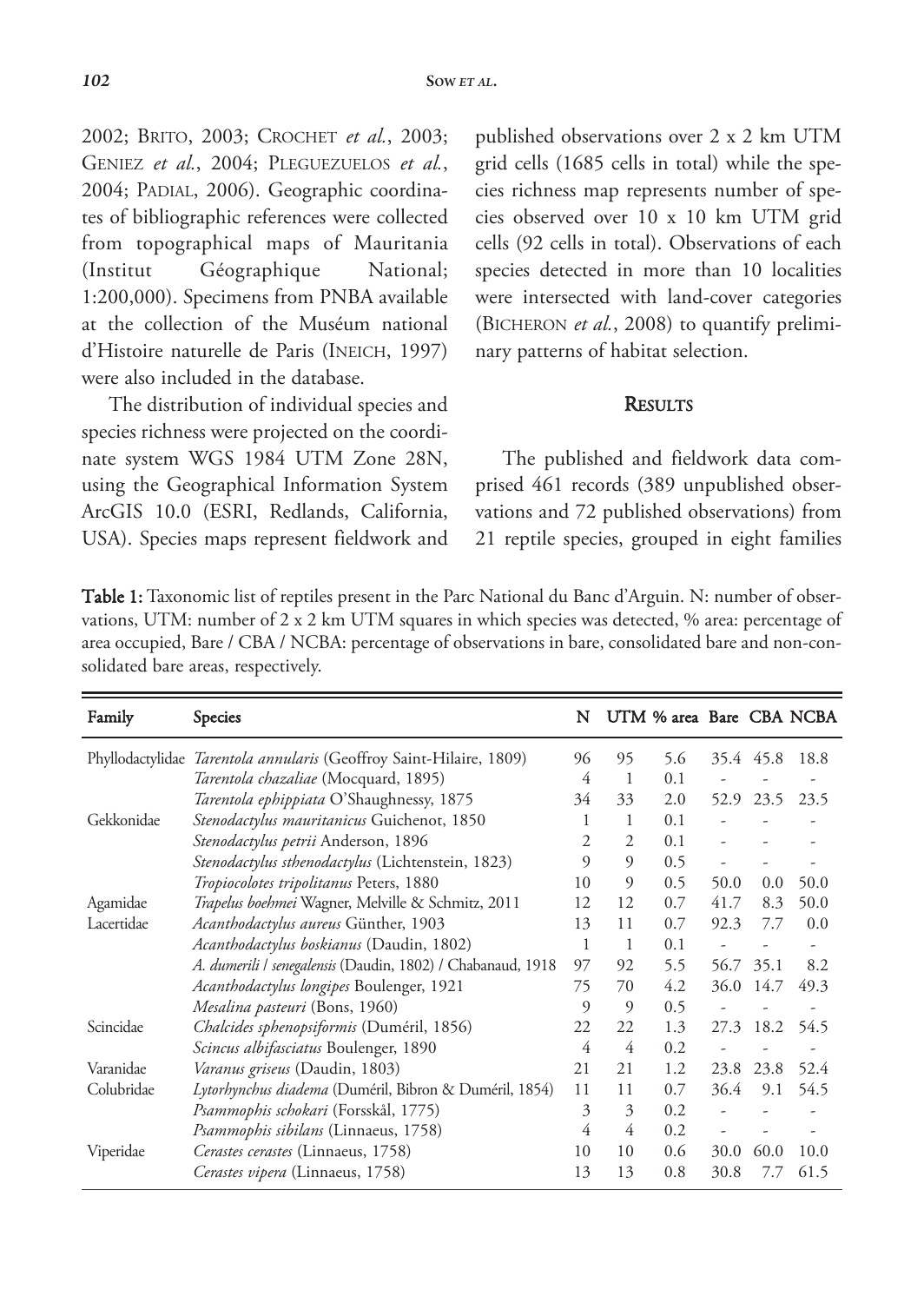(Table 1); detailed distributions are presented in Figs. 2-4. In relation to the published data, three new species for the PNBA were detected: 1) The gecko *Stenodactylus mauritanicus* Guichenot, 1850, recently resurrected from the synonymy of *S. sthenodactylus* by METALLINOU *et al.* (2012), located only at the Cap Blanc peninsula (Fig. 2); 2) the lacertid *Mesalina pasteuri*, located throughout the PNBA (Figs. 3 and 5b); and 3) the snake *Psammophis sibilans*, located exclusively in Tidra island (Figs. 4 and 5d). On the contrary, the lizard *Acanthodactylus boskianus*, known from a single observation at Mamghar from 1994 (MNHN 1996.2924), was not observed during recent fieldwork.

Three preliminary patterns of habitat selection were observed among the reptiles of the PNBA (Table 1): 1) species mostly related to bare areas, such as *Tarentola ephippiata*, *Tropiocolotes tripolitanus*, *Acanthodactylus aureus* and *A. dumerili* / *senegalensis*; 2) species mostly related to consolidated bare areas, particularly the rocky outcrops of Kerekchet et Teintâne and Dlô Amotai, such as *Tarentola annularis* and *Cerastes cerastes*; 3) species mostly related to non-consolidated bare areas, particularly the Azefal and Agneitir dune massifs, such as *T. tripolitanus*, *Trapelus boehmei*, *Acanthodactylus longipes*, *Chalcides sphenopsiformis*, *Varanus griseus*, *Lytorhynchus diadema* and *Cerastes vipera*. *Tarentola ephippiata* was very often found in *Acacia* trees and tree holes, sometimes in syntopy with *T. annularis*.

The distribution of observed species richness exhibits spatial asymmetries, and five areas with more than eight species can be observed: Agneitir and Azefal dunes, oued Chibkha river valley, and the Dlô Amotai and

Kerekchet et Teintâne rock outcrops (Fig. 6). These areas tend to present species typical of rocky or dune habitats, species present in open bare areas, and also species exhibiting arboreal behaviour, such as the geckos *T. annularis* and *T. ephippiata*. For example, the Dlô Amotai escarpment gathers typical species of rocky habitats, such as *T. annularis*, *S. sthenodactylus* and *C. cerastes*, and also in surrounding areas, species associated to bare areas, such as *T. ephippiata*, *T. boehmei* and *A. dumerili*, and species associated to sandy areas, such as *A. longipes*, *C. sphenopsiformis* and *V. griseus*.

#### **DISCUSSION**

A total of 15 reptile species have been previously reported as being present in the Cap Blanc peninsula (GENIEZ *et al.*, 2004), from which only two (*Tarentola chazaliae* and *A. aureus*) were observed at the Cap Blanc Satellite Reserve. Such discrepancy is probably related to the small size  $(9.2 \text{ km}^2)$  and location (extreme southern tip) of the continental portion of the Reserve in relation to the Cap Blanc peninsula. Several widely ranged species in Mauritania that are present in neighbouring areas of the PNBA, including *Uromastyx dispar*, *Agama boueti* and *Echis leucogaster*, were also undetected. While general lack of herbaceous vegetation and significant rock outcrops may be related to the absence of the latter two species (authors' unpublished data), respectively, *U. dispar* may be present as there are observations very close to the central-eastern border of the PNBA (authors' unpublished data). Further sampling is needed to determine the potential presence of *U. dispar* as well as the status of *A. boskianus* in the PNBA.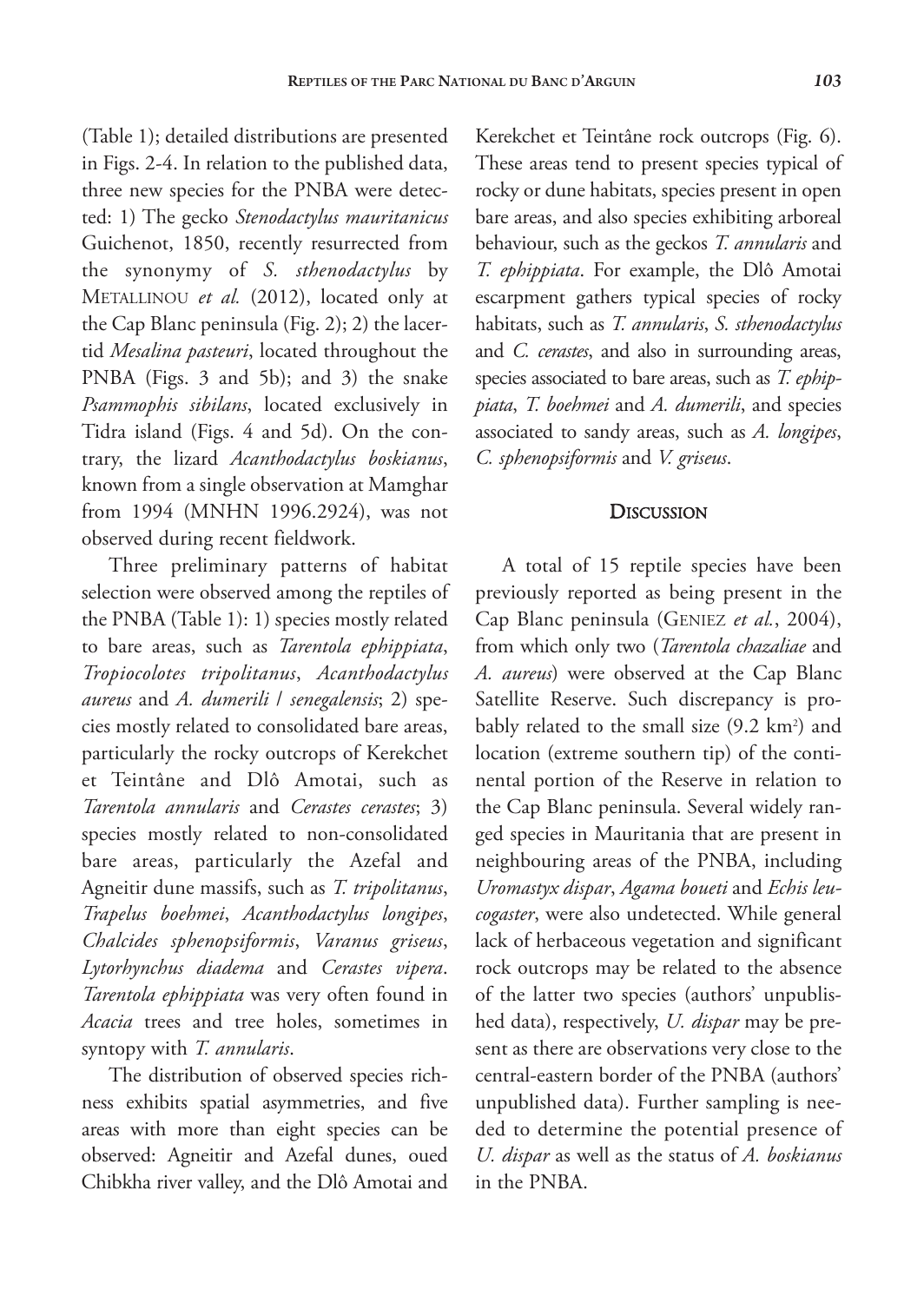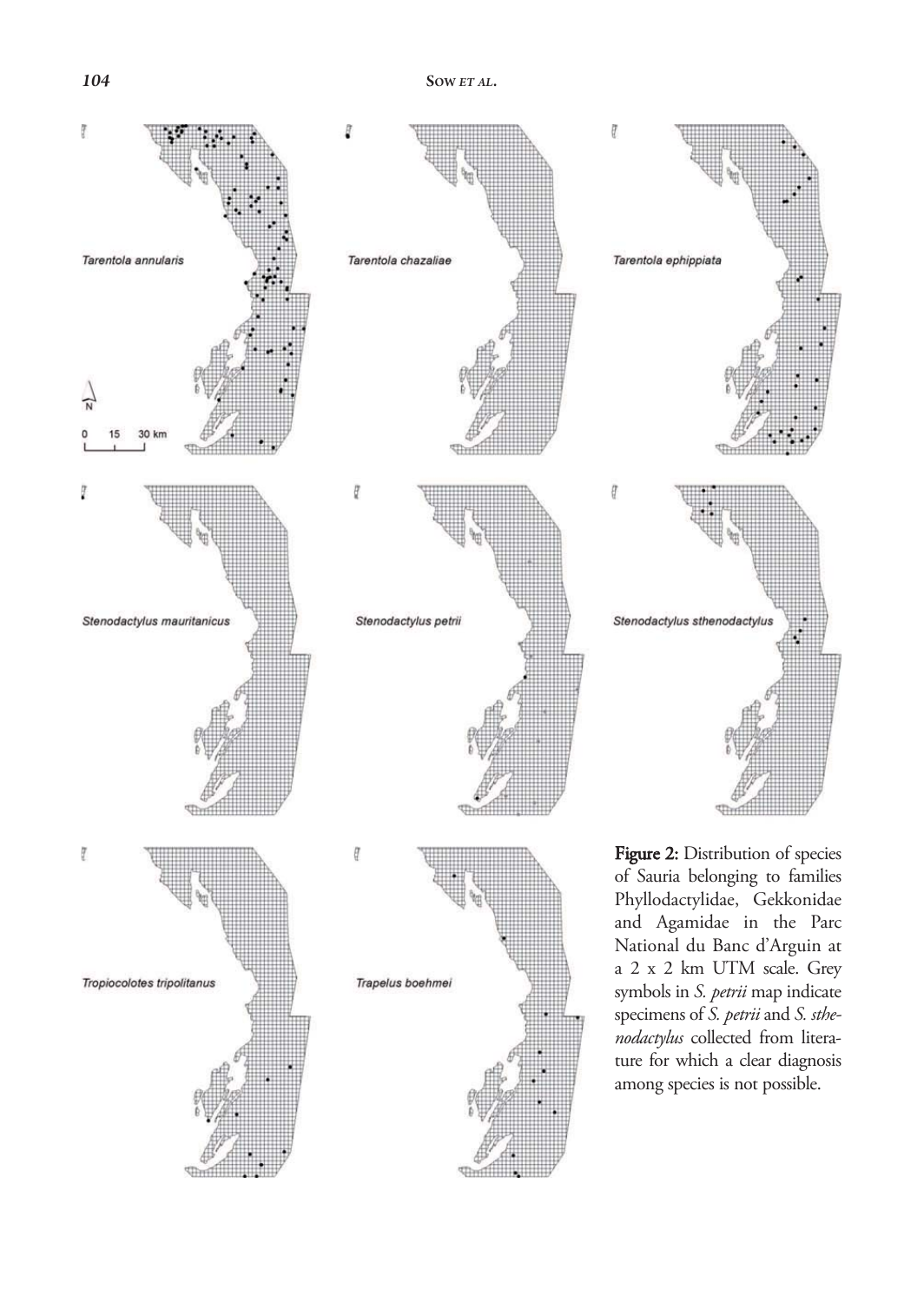

ਪੀਜ

Thuff

Figure 3: Distribution of the species of Sauria belonging to families Lacertidae, Scincidae and Varanidae in the Parc National du Banc d'Arguin at a 2 x 2 km UTM scale. Grey symbols in *C. sphenopsiformis*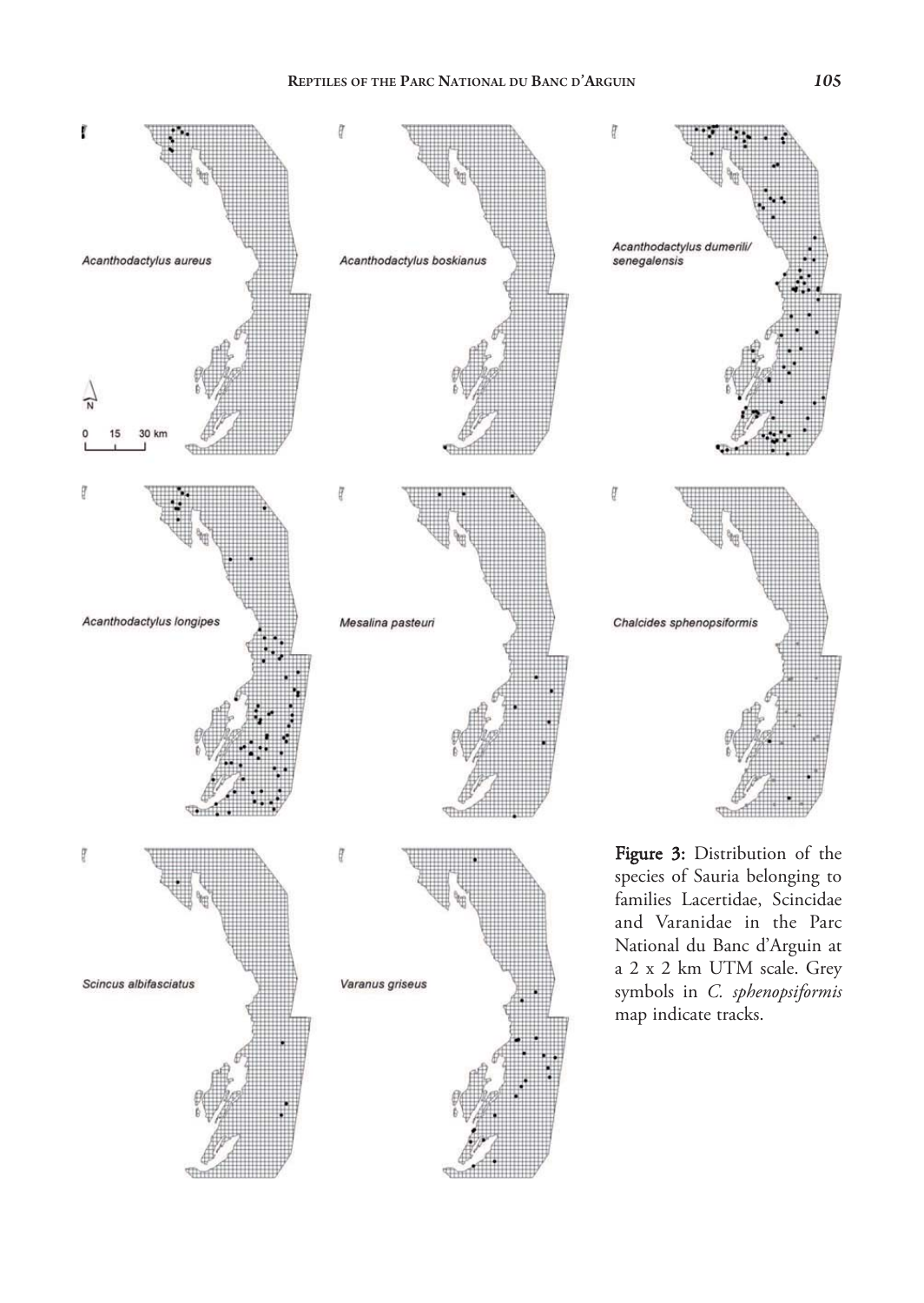



Figure 4: Distribution of the species of Ophidia in the Parc National du Banc d'Arguin at a 2 x 2 km UTM scale. Grey symbols in *C. cerastes* and *C. vipera* maps indicate tracks that were classified according to the habitat of the area.

During the fieldwork, it became evident that taxonomical classification of observations from *A. dumerili* and *A. senegalensis* was nearly impossible using common morphological traits and that specimens with intermediate morphological traits were highly frequent (observed in 95 2 x 2 km UTM grid cells; 5.5% of study area) along most of the PNBA (Fig. 3). As such, both species were lumped for the purposes of the present study (*A. dumerili* / *A. senegalensis*). Molecular studies on the likely hybrid zone present at the PNBA are needed to understand how genetic diversity is spatially structured, if there is interspecific gene flow, where contact zones are located, and finally to revise the systematics of these lizards' group. Preliminary analyses of habitat selection in coastal Mauritania suggested that *A. dumerili* is found mostly in coastal whitish dunes of marine origin while *A. senegalensis* is mostly found in continental reddish dunes (INEICH, 1997; CROCHET *et al.*, 2003). Thus, ecological studies are also needed and, in combination with genetic data, should provide knowledge on habitat selection patterns by the distinct genetic demes present in the area.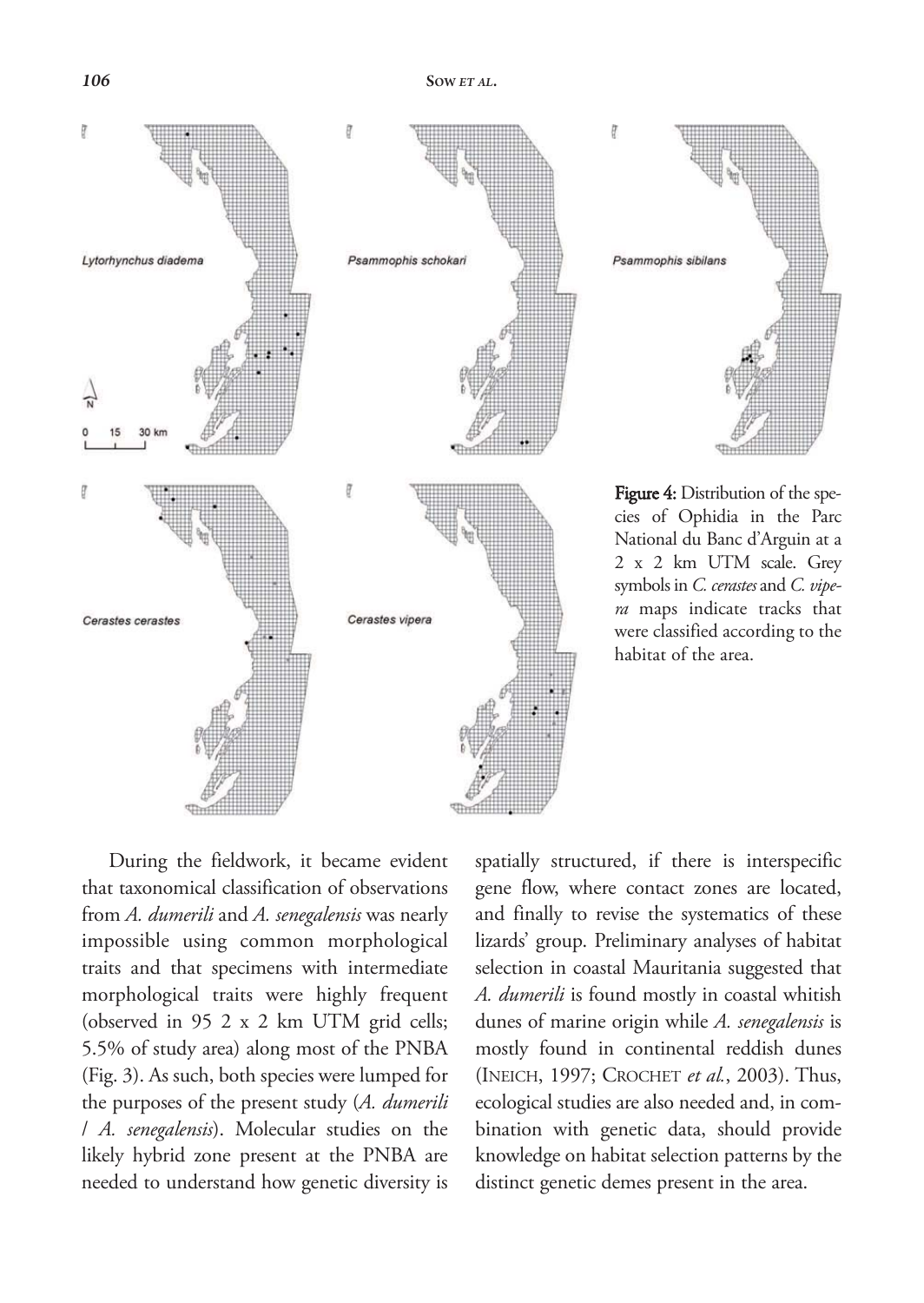

Figure 5: Some reptile specimens from the Parc National du Banc d'Arguin. (a) *Trapelus boehmei*, NW of Baie d'Arguin, 25 November 2008. (b) *Mesalina pasteuri*, 3 km north of Elb en Nouçç, Azefal, 24 November 2010. (c) *Scincus albifasciatus*, Mednet ed Dâya, 23 November 2010. (d) *Psammophis sibilans*, Tidra Island, 04 November 2011.

The subspecies *Tarentola ephippiata hoggarensis* Werner, 1937 is present in the study area. TRAPE *et al.* (2012) suggested that Sahara populations belong to the full species *T. hoggarensis*, but detailed morphological and genetic variation analyses of the group *T. ephippiata* s. l. are still missing. Despite all individuals observed in the PNBA exhibited four clear white marks along the dorsum, it was kept the subspecific designation until phylogenetic relationships are resolved. Finally, regarding *Chalcides*, the most recent systematic arrangement proposed for the group (CARRANZA *et al.*, 2008) was followed.

A recent study on the systematics of genus Stenodactylus recognised coastal Atlantic and

Mediterranean populations of *S. sthenodactylus* as belonging in fact to *S. mauritanicus*, the later taxon being raised at species level (METALLINOU *et al.*, 2012). A specimen from the Cap Blanc peninsula was included in the analysis and grouped with *S. mauritanicus*. As such, literature references to the presence of *S. sthenodactylus* and *S. petrii* are now mostly uncertain and were depicted as grey dots in *S. petrii* observations (Fig. 2). In the present study, distribution maps (Figs. 2-4) depict observations corresponding to sequenced specimens or specimens for which detailed photographs were available, allowing clear identifications.

Six groups of species were identified according to distribution patterns: 1) species only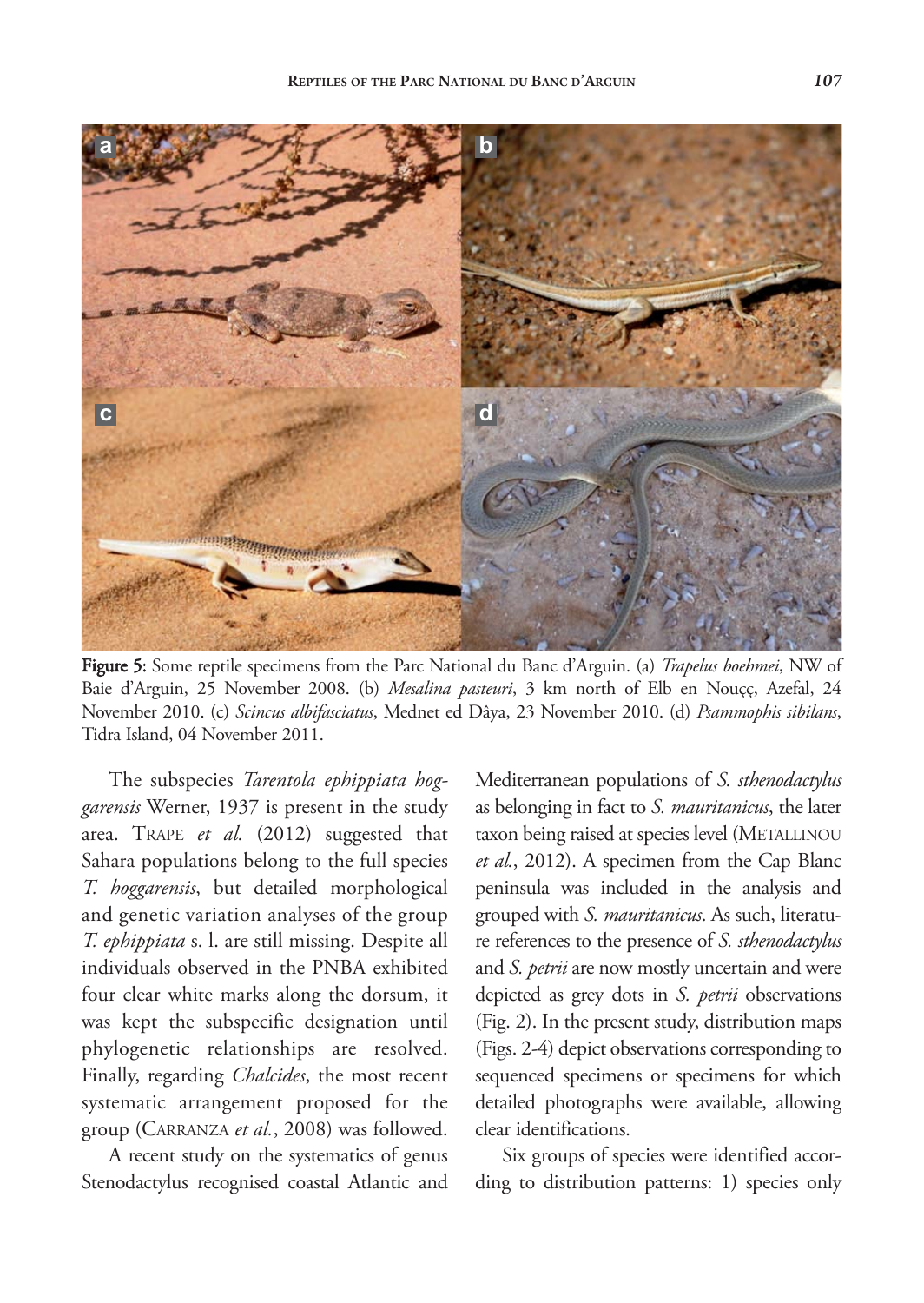Figure 6: Reptile species richness in the Parc National du Banc d'Arguin at a 10 x 10 km UTM scale.

found in the Cap Blanc peninsula and surrounding areas: *T. chazaliae*, *S. mauritanicus* and *A. aureus*. The latter was known exclusively from the Cap Blanc peninsula (CROCHET *et al.*, 2003), while fieldwork confirmed its presence also north of the Cap d'Arguin, in the Kerekchet et Teintâne massif; 2) species only found in the northern part of the PNBA: *S. sthenodactylus* and *C. cerastes*; 3) species only found in the southern part of the PNBA: *S. petrii*, *T. tripolitanus*, *C. sphenopsiformis*, *Psammophis schokari* and *C. vipera*. These species are typical of the Sahara and have their distributions located largely north of the PNBA (TRAPE & MANÉ, 2006; TRAPE *et al.*, 2012). Such striking pattern of absence in northern PNBA areas might be related to the general bareness character of the oued Chibkha floodplain and to lower sampling effort of northern PNBA. For example, although *C. vipera* was not observed within the PNBA limits in the Cap Blanc peninsula, the species was found very close the northern limit of the Park (INEICH, 1997), which makes its presence within the Park limits highly likely; 4) species with broad range in the PNBA, such as *T. annularis*, *T. ephippiata*, *T. boehmei* (Fig. 5a), *A. dumerili* / *senegalensis*, *A. longipes*, *M. pasteuri* and *V. griseus*; 5) species with localised distribution, such as *A. boskianus*, *Scincus albifasciatus* (Fig. 5c) and *L. diadema*; and 6) species restricted to the Tidra island, such as *P. sibilans*.

Four reptiles were observed at Tidra Island, *T. tripolitanus*, *A. dumerili* / *senegalensis*, *C. sphenopsiformis* and *P. sibilans*. The closest known populations of *P. sibilans* are located in the Chott Boul and Dar es Salam areas (INEICH,



1997; TRAPE & MANÉ, 2006), in the area of the mouth of Senegal River, at about 600 km to the south. Thus, molecular analyses are needed to determine the level of genetic differentiation of Tidra populations. Further field sampling is needed to determine which species are present in other small islands of the PNBA (Fig. 1).

The PNBA has been suggested as a potential area of sympatry between the vipers *C. cerastes* and *C. vipera*, where distinct micro-habitat selection probably limits contact at the local scale (BRITO *et al.*, 2011). This study did not registered syntopic specimens as *C. cerastes* is apparently restricted to the rocky outcrops of the northern PNBA, while *C. vipera* was only found on the sand dunes of the southern PNBA (Fig. 4). Further fieldwork sampling is needed to confirm if sympatry could occur in the transition zone between the Dlô Amotai rock and the Azefal dunes.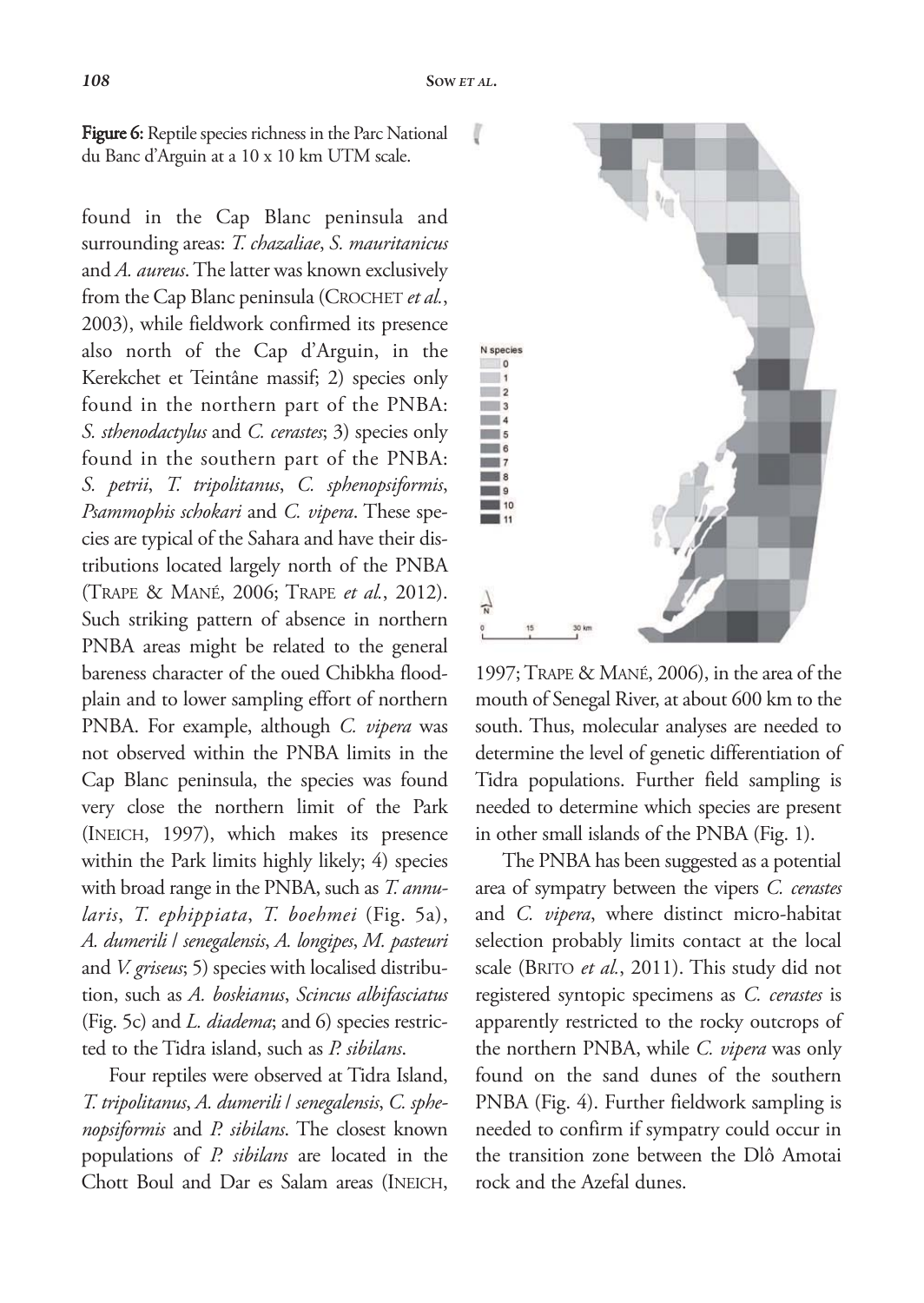## *Acknowledgement*

Field work developed by AS Sow was sponsored by the Mohamed bin Zayed Species Conservation Fund (project 11052709). Field work of JCB was partially supported by two grants from National Geographic Society (7629-04 and 8412-08), by Fundação para a Ciência e Tecnologia (FCT: PTDC/BIA-BEC/099934/2008), and by EU Programme COMPETE. FMF and JCB are supported by FCT (SFRH/BPD/69857/2010 and Programme Ciência 2007, respectively). Logistic support for fieldwork was given by L.O. Yarba and A. Araújo (PN Banc d'Arguin), S.M. Ould Lehlou (Direction des Aires Protégées et du Littoral), Pedro Santos Lda (Trimble GPS), and Off Road Power Shop. Z. Boratyński, J.C. Campos, D. Gonçalves, H. Rebelo, P. Sierra, N. Sillero, and P. Tarroso helped in the fieldwork. The FIBA, Fondation Internationale du Banc d'Arguin, provided financial support during the writing of the manuscript.

#### **REFERENCES**

- ANGEL, F. (1938). Liste des reptiles de Mauritanie recueillis par la mission d'études de la Biologie des Acridiens en 1936 et 1937. Description d'une sous-espèce nouvelle d'Eryx muelleri. *Bulletin du Muséum National d'Histoire Naturelle 2eme Série* 10: 485-487.
- ARAÚJO, M.B. (2002). Biodiversity hotspots and zones of ecological transition. *Conservation Biology* 16: 1662-1663.
- BICHERON, P.; DEFOURNY, P.; BROCKMANN, C.; SCHOUTEN, L.; VANCUTSEM, C.; HUC, M.; BONTEMPS, S.; LEROY, M.; ACHARD, F.; HEROLD, M.; RANERA, F. & ARINO, O. (2008). GLOBCOVER. Products

Description and Validation Report. Medias-France, Postel, Toulouse, France. Available at: http://due.esrin.esa.int/globcover/. Retrieved on: 09/21/2009.

- BRITO, J.C. (2003). Observations of amphibians and reptiles from North and West Africa - Morocco, Mauritania and Senegal. *Boletín de la Asociación Herpetológica Española* 14: 2-6.
- BRITO, J.C.; FAHD, S.; GENIEZ, P.; MARTÍNEZ-FREIRÍA, F.; PLEGUEZUELOS, J.M. & TRAPE, J.-F. (2011). Biogeography and conservation of viperids from North-West Africa: an application of ecological niche-based models and GIS. *Journal of Arid Environments* 75: 1029-1037.
- BROOKS, T.M.; MITTERMEIER, R.A.; MITTERMEIER, C.G.; DA FONSECA, G.A.B.; RYLANDS, A.B.; KONSTANT, W.R.; FLICK, P.; PILGRIM, J.; OLDFIELD, S.; MAGIN, G. & HILTON-TAYLOR, C. (2002). Habitat loss and extinction in the hotspots of biodiversity. *Conservation Biology* 16: 909-923.
- BUTCHART, S.H.M.; WALPOLE, M.; COLLEN, B.; VAN STRIEN, A.; SCHARLEMANN, J.P.W.; ALMOND, R.E.A.; BAILLIE, J.E.M.; BOMHARD, B.; BROWN, C.; BRUNO, J.; CARPENTER, K.E.; CARR, G.M.; CHANSON, J.; CHENERY, A.M.; CSIRKE, J.; DAVIDSON, N.C.; DENTENER, F.; FOSTER, M.; GALLI, A.; GALLOWAY, J.N.; GENOVESI, P.; GREGORY, R.D.; HOCKINGS, M.; KAPOS, V.; LAMARQUE, J.- F.; LEVERINGTON, F.; LOH, J.; MCGEOCH, M.A.; MCRAE, L.; MINASYAN, A.; HERNÁNDEZ MORCILLO, M.; OLDFIELD, T.E.E.; PAULY, D.; QUADER, S.; REVENGA, C.; SAUER, J.R.; SKOLNIK, B.; SPEAR, D.; STANWELL-SMITH, D.; STUART, S.N.;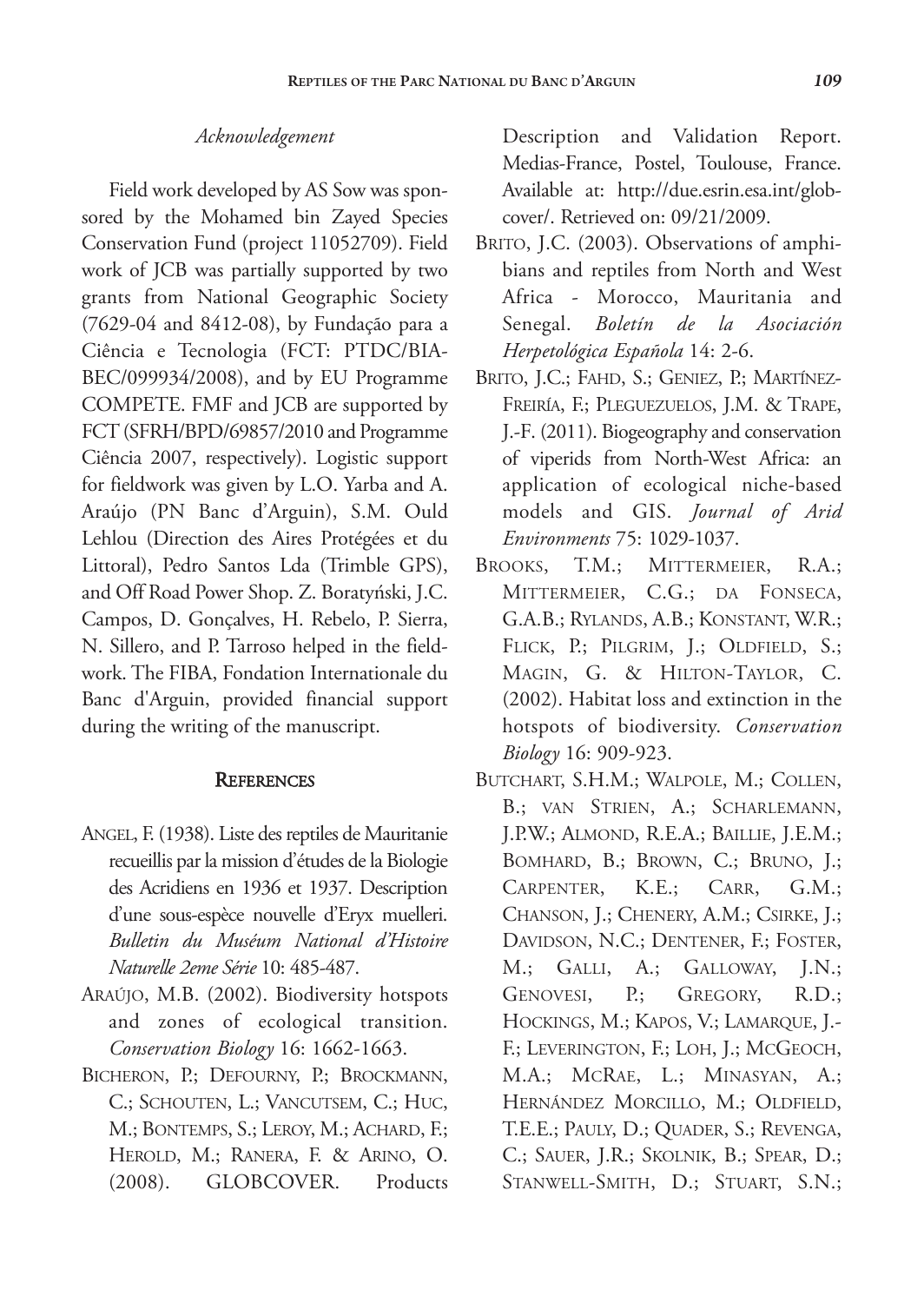SYMES, A.; TIERNEY, M.; TYRRELL, T.D.; VIÉ, J.-C. & WATSON, R. (2010). Global biodiversity: indicators of recent declines. *Science* 328: 1164-1168.

- CARRANZA, S.; ARNOLD, E.N.; GENIEZ, P.; ROCA, J. & MATEO, J.A. (2008): Radiation, multiple dispersal and parallelism in the skinks, *Chalcides* and *Sphenops* (Squamata: Scincidae), with comments on *Scincus* and *Scincopus* and the age of the Sahara Desert. *Molecular Phylogenetics and Evolution* 46: 1071-1094.
- CARVALHO, S.B.; BRITO, J.C.; CRESPO, E.J. & POSSINGHAM, H.P. (2011). Incorporating evolutionary processes into conservation planning using species distribution data: a case study with the western Mediterranean herpetofauna. *Diversity and Distributions* 17: 408-421.
- CROCHET, P.-A.; GENIEZ, P. & INEICH, I. (2003). A multivariate analysis of the fringe-toed lizards of the *Acanthodactylus scutellatus* group (Squamata: Lacertidae): systematics and biogeographical implications. *Zoological Journal of the Linnean Society* 137: 117-155.
- DEKEYSER, P.L. & VILLIERS, A. (1956). Contribution à l'étude du peuplement de la Mauritanie. Notations écologiques et biogéographiques sur la faune de l'Adrar. *Mémoires de l'Institut Français d'Afrique Noire* 44: 9-222.
- GARCIA, R.A.; BURGESS, N.D.; CABEZA, M.; RAHBEK, C. & ARAÚJO, M.B. (2012). Exploring consensus in 21st century projections of climatically suitable areas for African vertebrates. *Global Change Biology* 18: 1253-1269.
- GASSE, F. (2000). Hydrological changes in the African tropics since the Last Glacial

Maximum. *Quaternary Science Reviews* 19: 189-211.

- GENIEZ, P.; MATEO, J.A.; GENIEZ, M. & PETHER, J. (2004). *The Amphibians and Reptiles of Western Sahara: An Atlas and Field Guide*. Series: Frankfurt Contributions to Natural History, vol. 19. Edition Chimaira, Frankfurt am Main, Germany.
- HIJMANS, R.J.; CAMERON, S.E.; PARRA, J.L.; JONES, P.G. & JARVIS, A. (2005). Very high resolution interpolated climate surfaces for global land areas. *International Journal of Climatology* 25: 1965-1978.
- HOBOHM, C. (2003). Characterization and ranking of biodiversity hotspots: centres of species richness and endemism. *Biodiversity and Conservation* 12: 279-287.
- HOLE, D.G.; HUNTLEY, B.; ARINAITWE, J.; BUTCHART, S.H.M.; COLLINGHAM, Y.C.; FISHPOOL, L.D.C.; PAIN, D.J. & WILLIS, S.G. (2011). Toward a management framework for networks of protected areas in the face of climate change. *Conservation Biology* 25: 305-315.
- INEICH, I. (1997). Les amphibiens et reptiles du littoral mauritanien, *In* P. Colas (ed.) *Environnement et Littoral Mauritanien*. *Actes du Colloque, 12-13 Juin 1995, Nouakchott, Mauritanie*. CIRAD, Montpellier, France, pp. 93-99.
- KATI, V.; DEVILLERS, P.; DUFRÊNE, M.; LEGAKIS, A.; VOKOU, D. & LEBRUN, P. (2004). Hotspots, complementarity or representativeness? designing optimal smallscale reserves for biodiversity conservation. *Biological Conservation* 120: 471-480.
- LE BERRE, M. (1989). *Faune du Sahara. 1. Poissons, Amphibiens, Reptiles*. Lechevalier - R. Chabaud, Paris.
- MAHÉ, E. (1985). *Contribution à l'Étude*